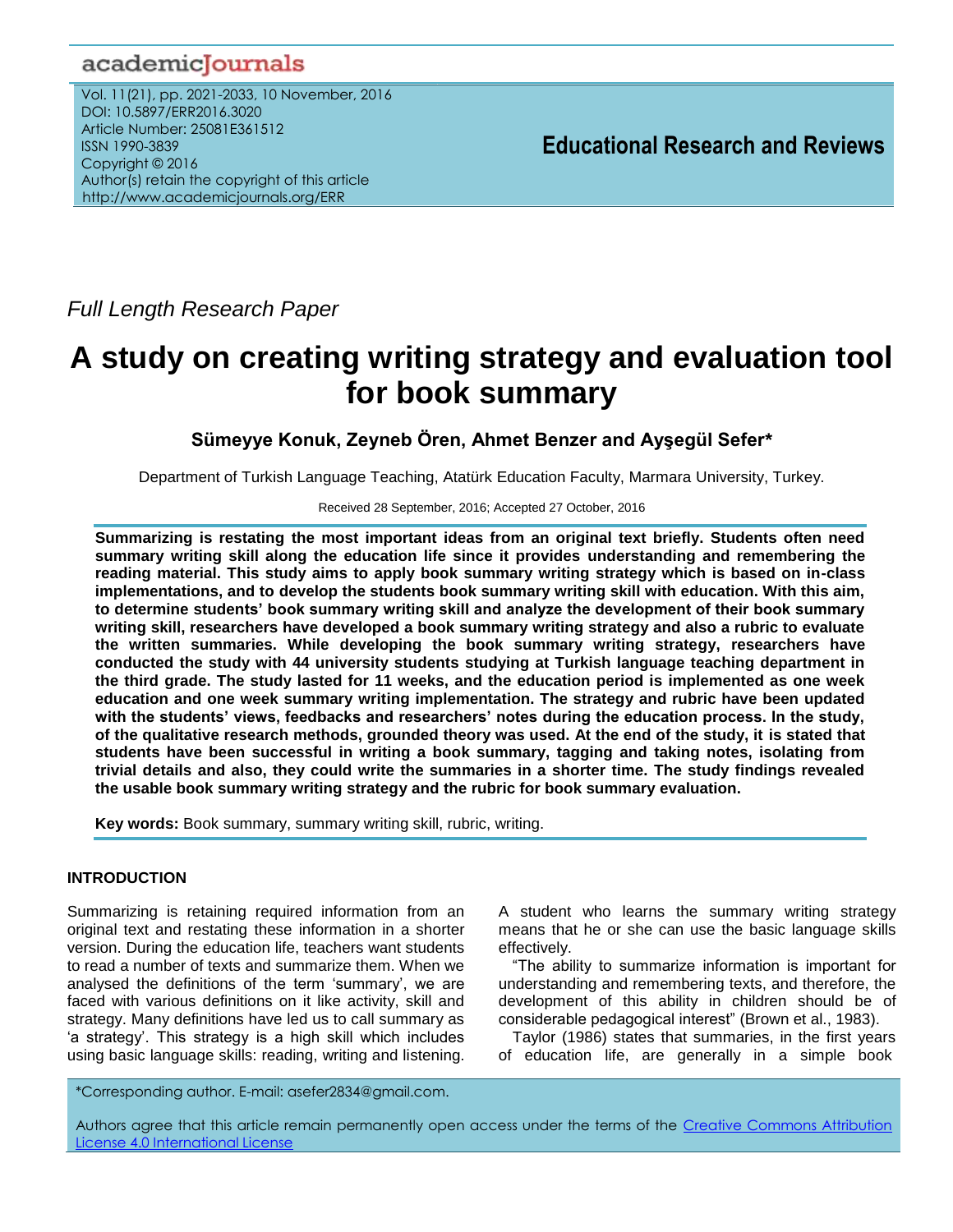evaluation form including main characters, basic events and the moral of the book. In the upper grades, students are expected to read different kinds and sizes of books and write more complex and long summaries. Summarizing which is a useful skill for students in many ways helps them in many cognitive processes: to categorise, analyse, explain, evaluate and conclude (Erdem, 2012). Also, since summarizing makes remembering easier, it provides retaining information.

According to Wichadee (2014) summarizing helps students to determine the main idea of the text, make generalizations, disuse unnecessary words, integrate ideas and improve memory. Moreover, summary writing education is important since it improves the reading and summarizing skills; but Baleghizadeh and Babapour (2011) emphasize that summarizing is completely different from memorizing. In memorizing, all the information and the words are tried to be memorized; on the other hand, in the summarizing, only important points are determined and written. This skill provides students to focus on the most important ideas in a text and relating these ideas with the others (Leopold et al., 2013).

Yang and Shi (2003) state that students summarize many texts with the aims of integrating concepts discussed in the courses, to get a better grade or to meet the expectations of the instructors. In this context, it can be remarked that summarizing is also an important skill for students to be successful in the education life. However, Messer (1997) pointed that summary writing is a difficult skill to teach, learn and evaluate (Lin and Maarof, 2013). Zipitria et al. (2004) remarked that this skill is one of the best learning strategies to understand whether a student comprehended a taught subject as well (Idris et al., 2007). From a different point of view, Bean (1986) indicated that an effective summary writing instruction prevents egocentrism; because while summarizing individuals concentrate on another person's ideas. Susar-Kırmızı and Akkaya (2011) emphasize that summarizing strategy also activates thinking process.

The aim of the summary is conveying information to the reader with a shorter text without a literary concern. Therefore, anybody can learn the main points of an original text by reading the summary without seeing the original text. In the summarizing process, the summary writer concentrates on the most important ideas in the text and eliminate trivial details. Yasuda (2014) stated that summarizing is not a way of reconstructing meaning, it is rather a process that existing information is restated in a shorter version. While writing a summary we do not reconstruct the meaning or information of the original text, instead, we continue to give the main points of the original text. Endres-Niggemeyer (1998) also emphasized that summarizing requires using an intense cognitive process. Moreover, Kirkland and Saunders (1991) remarked that summarizing is an interactive and repeated process like all the reading-writing activities; because

while writing a summary, individuals interacts with the text directly and experiences rereading and rewriting processes.

Wichadee (2014) has evaluated summaries of the students in his study. According to him, these summaries are poor in some way. Summaries can be a copy of the original text. Wichadee (2013) also stated that since students have difficulty in determining which information is relevent and required for inclusion in the summary, they can not write good summaries. On the other hand, Garner (1984) remarked that when students can not determine relevant information from the trivial details, they can not make an effective study. Mani and Maybury (2001) also emphasized that summarizing is a difficult work; because this process requires to handle original text completely, to focus on important points and eliminate trivial details.

Students experiences two types of summary during their education life. First, summarizing short texts in textbooks, and the second is summarizing a book. Although these summaries seem to be similar, they differ in some ways. Similarly, Frey et al. (2003) determined that there are two types of summaries used by students. The first is précis, a brief summary and the second type is the evaluation summary. Precis summary contains a few sentences; on the other hand, evaluation summary contains writer"s opinions and insights. In the literature review, there isn"t a discrimination of the summarizing strategy as text summary and book summary. In some of the foreign studies, it is stated that there are two types of summaries: book summary and text summary. Also, these summary types are studied separately. Mihalcea and Ceylan (2007) remarked that there is a significant body of research carried out but most of this work has been concerned with the summarization of short texts. However, books are different in both length and genre, and different summarization techniques are required.

This study is appropriate to "process-based learning model" since researchers have developed a book summarizing strategy with students in the process. This learning model, according to Ashman and Conwey (1993), is used for getting information about some subjects, developing and reconstructing the information, monitoring and enhancing behaviors by practicing plans widely and continually (Karatay, 2013). In this leraning model, it is important for students to think independently, decide, solve problems, learn learning as well as gaining cognitive awareness on the steps of writing process (Karatay, 2013).

In the present study, student ideas on book summary writing are evaluated, the problems they faced in the writing process and their ideas to solve these problems are also handled. The strategy in this study has been developed with student feedbacks in the process.

In the scope of the study, it is aimed at developing a theory to enable students to write a book summary. In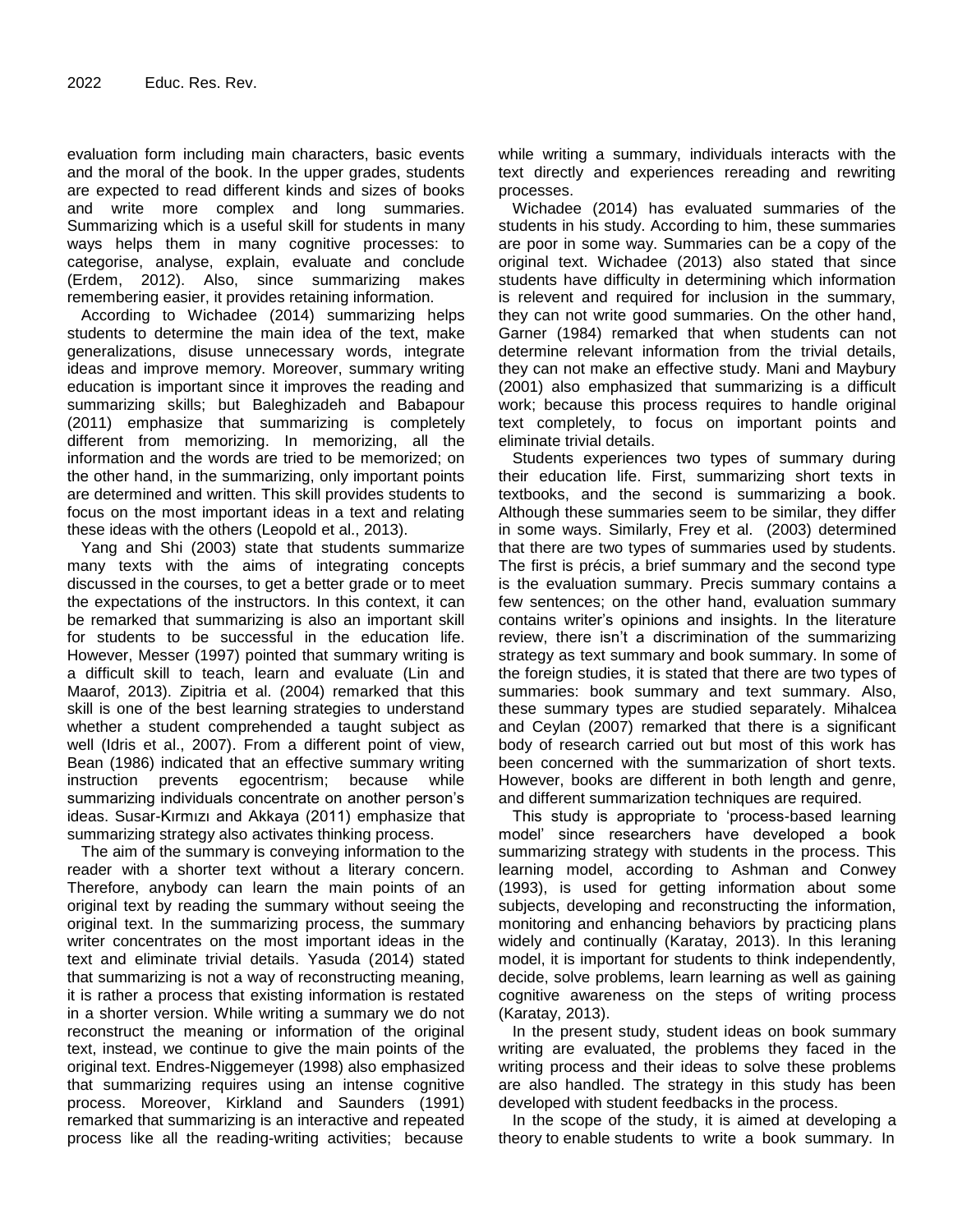accordance with this, to make book summary writing easier;

1. Establishing a theory showing the steps of writing a book summary based on student views.

2. Applying book summary writing strategy to class teaching and developing students' summary writing skill along the education.

3. To be able to summarize any book in a lesson time (approximately 40 to 50 min).

4. Developing a rubric to evaluate written summaries are aimed.

#### **METHODOLOGY**

In this study, grounded theory is used. Creswell (2015) defines grounded theory as establishing or discovering a theory with reference to the research data. Here, the basic point is that the theory is not provided from a ready material, rather the theory is grounded on the participants experiences in the process. In this method, researchers establish a general theory in the framework of many participants" opinions related to the process, performance or interaction. Bogdan and Biklen (2006) states that grounded theory is a specific process developed by Anselm Strauss and Barney Glaser. In this process, researchers collect and analyze data simultaneously. This method also points to develop a theory with induction by using qualitative data.

Grounded theory is a general methodology for developing theory that is grounded in data systematically gathered and analyzed (www.depts.ttu.edu). In the present study, researchers have been active during all the process. Grounded theory is prefered to be able to develop an applicable summarizing strategy with participants and reflect the process of the study clearly. With this aim, the study is applied to one group for 11 weeks. Participants of the study have been active during the process. In the process, creativeness has been encouraged, a productive classroom atmosphere has been generated and the opinions of the students have been taken continually. During the process, with the help of acquired data, analysis have been made, and a book summarizing strategy and a rubric have been developed to evaluate the written summaries. The rubric has been used in the process simultaneously with the theory, and the effectiveness and practicality of them have also been tested.

#### **Study group**

The study group of the research is 60 university students studying at Turkish language teaching department in the third grade in İstanbul. But 44 student data is handled since they participated all the process regularly. Creswell (2015) states that in the grounded theory, while collecting data, interviews can be made with 20 to 60 students. The reason for applying the study to 3rd grade Turkish language teaching department students is that the subject is related to their lecture "Comprehension Techniques".

#### **Data collection tools**

In the study, semi-structured interview forms, in-class observation notes, students" taggings, written summaries and some photos were used to collect the data. Büyüköztürk et al. (2012) remarks that semi-structured interviews provides both getting answers to

questions and investigating a subject thoroughly. In the semistructured interview, what and how the questions will be asked is determined beforehand. However, there is a free space for the interviewer. In the implementation process, four semi-structured interview forms have been used with summarizing simultaneously. There is a list of questions in order. In the first and second interview form there are 7 questions and in the third and fourth interview form, there are 5 questions. With the acquired data from semistructured interview form, we aimed at updating book summary writing strategy and determining missing points. In the ınterview forms of all the students, some did not participate in all the implementations, and they were also evaluated to make a significant contribution to the study.

During the process, 264 semi-structured interview forms are collected from the students. The questions in the forms have been generated during the process appropriate to the grounded theory based on the requirements. At the end of the study, 20 different open-ended questions have been directed to the students through these forms. In order to understand whether the book summarization strategy works or not, researchers have made inclass observations during the process and noted these observations. Balcı (2013) states that with these notes, the researcher can collect the data in the natural setting first hand. In the present study, 264 summaries written by students are collected with students' taggings. All these summaries have been analyzed but 176 summaries which belongs to regularly participated students, are handled in this study.

#### **Collecting the data**

In the research process, The Miserables (Victor Hugo, 2015), Of Mice and Man (John Steinbeck, 2012), The White Steamship (Cengiz Aytmatov, 2003) and The Alien (Yakup Kadri Karaosmanoğlu, 2008) are the novels read by students based on the views of 2 Turkish language teachers and 4 scholars. While choosing these books, we remarked that they are nearly same in length, all of them are in the same type (novel) and all are narrative. Since having and reading book takes time, the book list has been given to students three weeks before the implementation. After this three weeks, the study has continued for sequential 8 weeks.

#### *1st week*

In the first week of the study, students are asked to summarize the first book 'The Miserables' without any instruction. Students have been free of looking at the book while summarizing. While summarizing, they are observed by 4 researchers. After students have finished their summaries, they have answered the semistructured interview form including 7 questions.

#### *2nd week*

Book summary writing strategy (BSWS) education which is developed through literature review and answers from the last week"s interview forms has been instructed to the students by researchers. Four researchers participated in the education program. The strategy includes three basic steps: Pre-summarizing, while-summarizing and post-summarizing. All the processes of the strategy has been shared with students. After then, the education has been discussed in the class and students are asked to criticize the education. Following this criticism, students are given previous weeks" summaries and they are informed about their mistakes (giving so many trivial details, missing important ideas) and missing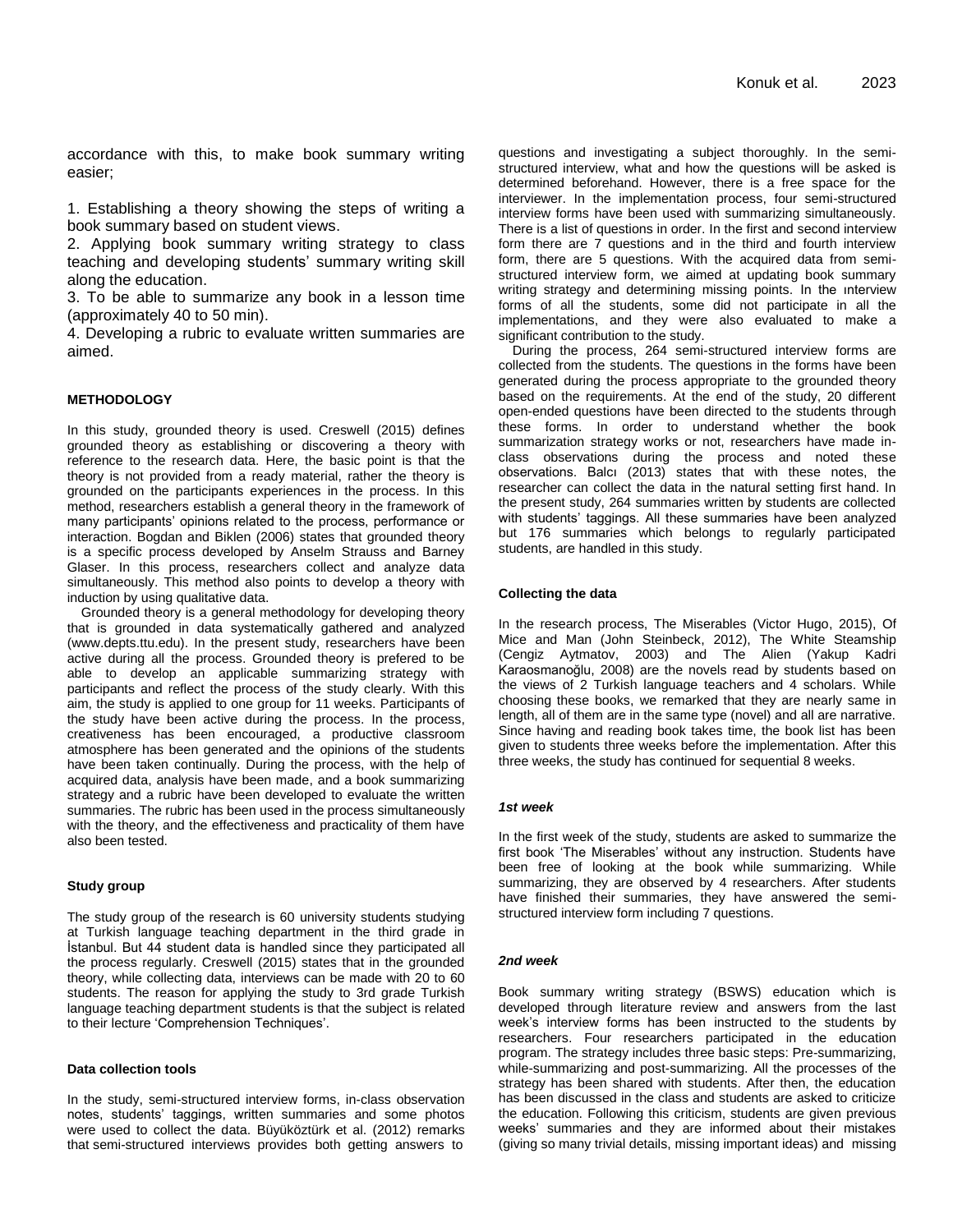points in their summaries. After the education, students are asked to read "Of Mice and Man" until next week and make preparation for summary writing while reading (tagging).

#### *3rd week*

Since students were told to read the novel in a week, researchers asked whether they developed any strategy useful for summarizing and what they did while reading the novel. After then, in-class discussions have been made and observation notes have also been taken. Moreover, students are also asked whether they could apply the book summarizing strategy while summarizing and in which item they had a problem. Each item in the strategy are categorized in the form of "unusable", "usable" and "need development' with students. In some of the items, researchers have persuaded the students and in some other items students have persuaded the researchers. After the discussions with students, book summary writing strategy has been updated.

#### *4th week*

While students are writing the summary of "Of Mice and Man", researchers have observed the students whether they use the strategy or not and took some notes. In order to have students gain awareness in some points, after the second summarizing implementation, researchers have given students summary writing form (Ap.B). After summarizing the book, students are given semistructured interview form including 7 open-ended questions.

#### *5th week*

In accordance with the answers in the interview forms, book summary writing strategy has been updated. Students' summaries written last week are discussed according to the strategy, and the evaluation on their summaries have been shared with them. The evaluation process and weak points in the summaries have also been discussed and brainstorming has been made to overcome these. Students" opinions have also been taken. Strategy education has been proceeded by discussing missing and weak points of the summaries. Afterwards, students are told to read "The White Steamship' novel for the next week and make some preparation while reading.

#### *6th week*

Students are asked to summarize 'The White Steamship' novel. While summarizing they have been decontrolled in using the book summary writing strategy. Here, the aim is to observe whether students use their old ways or not. During this process, researchers have observed the students and taken some photos. After the students finished summarizing they are asked to fulfill the interview form including 5 questions. The questions in the interview form have been varied weekly, with the implementation requirements.

#### *7th week*

BSWS has been updated by the researchers with reference to the semi-structured forms' answers. Then feedback has been given to the students about previous summaries. The summary writing education is practiced to the students, not only their weak points but also the strong points are emphasized. Afterwards researchers

brainstormed with students on the usefulness of each BSWS items. Followingly, students are remarked that they will summarize the novel "The Alien" for the next week, and thus they need to make preparation.

#### *8th week*

Students' objections and suggestions in the brainstorming of the previous week have been recorded by researchers, and BSWS education has been updated. Summary writing implementation process has been observed for the last time by four researchers in the last week of the education. After the summary writing education has finished, the semi-structured interview forms were apllied to the students.

#### **Analyzing the data**

In the process of analyzing the data, researchers studied by questioning all the concepts with new data without prejudicing. The coding process are as follows:

- 1. Data is collected
- 2. A copy of the data is written to the computer
- 3. Data is reviewed and read to get a general idea
- 4. Codes are determined from the data
- 5. Themes are determined and defined (Creswell, 2008).

In accordance with the steps earlier mentioned, student views are analyzed with open coding. While generating the strategy, 50 open codes are determined. These codes are analyzed and according to the relation among them, axial coding process is practiced. According to the similarities and differences of codes, 18 axial codes are generated. After determining the axial codes selective coding process is handled. In the selective coding, general rules for summarizing, pre, while and post-summarizing processes to do lists are determined. Afterwards, these lists are developed with the literature review and book summary writing strategy coding is finalized as shown in Table 1.

According to the authors in this analysis, researchers may requestion concepts with all the new data and may be free of any prejudice. In constant comparison method, the concepts are labeled, and each labelled concept is compared with previous concepts and grouped. In the present study, as a result of this weekly repeated analysis, the BSWS and an assessment tool is developed.

The tool which is developed in order to evaluate the book summaries is a rubric. While preparing the rubric, literature review is made on writing a book summary and item pool is created. Afterwards, these items are developed and have been made clear with the suggestions from students on a weekly basis. Reference to the suggestions from students again, disfunctional substances were removed in rubric less functioning substances which were treated in the education process. Moreover, new useful items are added. While ensuring the validity of the rubric, opinions of 3 Turkish language teachers, 4 domain experts and 2 scholars of educational sciences have been received. For the reliability of the rubric, randomly selected 5 summary texts are copied and sent to 4 independent researchers. Their results are evaluated. Consistency between researchers rating results are calculated formula of concordance percentage ("P= Na: (Na + Nd) x 100" "concordance percentage = quantitative of concordance: (quantitative of concordance + quantitative of discord) x 100") (Türnüklü, 2000).

In this study, concordance percentage is 85%. Rubric has four sub-dimensions: tagging, style, content and format. And it has 20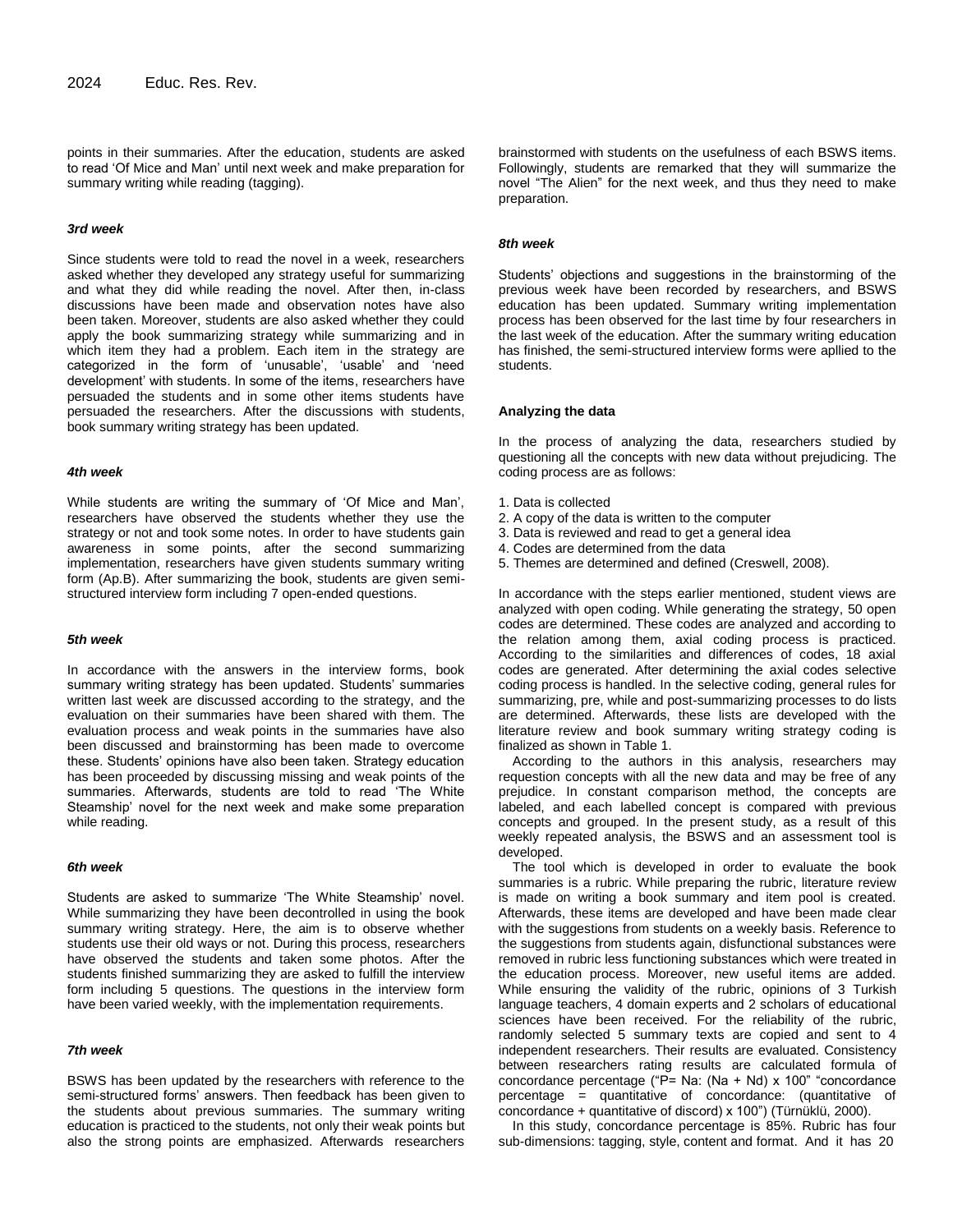#### **Table 1.** Summary writing strategy coding.

| Open coding                                                                                                                                                                                           | <b>Axial coding</b>                                                         | <b>Selective coding</b>          |
|-------------------------------------------------------------------------------------------------------------------------------------------------------------------------------------------------------|-----------------------------------------------------------------------------|----------------------------------|
| Undetailed expression; Short expression; Expressing basic events; Giving the<br>main points; Expressing outline; Expressing general framework of the book                                             | Expressing main points shortly<br>(trivial details are not included)        |                                  |
| Expressing with a new style; Expressing the info that is remembered;<br>Expressing the read text originally                                                                                           | Summary writer uses his/her<br>sentences                                    |                                  |
| Avoiding subjectiveness; Giving the message of the writer directly; Expressing<br>objectively and without commenting                                                                                  | Giving the original writer's idea                                           | General rules for<br>summarizing |
| Expressing in the summary that the work belongs to another writer; It should<br>be understood that the original text was written by another writer; Not to<br>summarize as if a character of the book | Summarizing with third person-<br>singular                                  |                                  |
| Subject integrity; Coherence; Cohesion                                                                                                                                                                | Cohesion                                                                    |                                  |
| The difference between summarizing a novel and a scientific book                                                                                                                                      | Book type                                                                   |                                  |
| Information on book cover; Writer of the book; Preface of the book; Final<br>word of the book                                                                                                         | Book tag                                                                    |                                  |
| A common program in group implementation where everyone is responsible;<br>The duration given for reading a book                                                                                      | Reading plan                                                                | Pre-summarizing<br>to do list    |
| Taking short notes while reading; Important points should be noted for<br>summary while reading                                                                                                       | Tagging                                                                     |                                  |
| Reflecting the notes on the summary; Utilizing the notes on events,<br>characters, place and time                                                                                                     | Tagging should be reflected on<br>the summary                               |                                  |
| General subject should be mentioned in the beginning; The time of the<br>events; The place of the events                                                                                              | Beginning with a general<br>introduction of the book                        |                                  |
| Character features of the main character; Physical appearance; The situation<br>of the character in the beginning and at the end of the book                                                          | Mentioning the main<br>characters in the beginning                          | While-                           |
| Features of the supporting character; Relation with main character; Conflict<br>with main character                                                                                                   | The relationship of the<br>supporting characters with the<br>main character | summarizing to do<br>list        |
| Events that have changed in the process; Main conflicts                                                                                                                                               | Plot                                                                        |                                  |
| A paragraph based on one idea; Giving one point in one paragraph                                                                                                                                      | Cohesion in the paragraphs                                                  |                                  |
| Paragraphs giving the chronologic order of the events; Coherence of the<br>paragraphs                                                                                                                 | Cohesion among the<br>paragraphs                                            |                                  |
| Conclusion of the book; Final point, the main character has reached                                                                                                                                   | Inference of the reader                                                     |                                  |
| Rereading for cohesion                                                                                                                                                                                |                                                                             |                                  |
| Controlling trivial details and eliminating them                                                                                                                                                      | Rereading for control                                                       | Post-summarizing                 |
| Spelling and punctuation control                                                                                                                                                                      |                                                                             | to do list                       |
| Peer assessment                                                                                                                                                                                       |                                                                             |                                  |

items that measure these dimensions. Each item contains scoring and classification [weak (1 point), insufficient (2 points), medium (3 points), good (4 points), excellent (5 points)]. The highest score is 100 points in the rubric. From this perspective, rubric scoring system is convenient for scoring system used in the schools (100 points).

Researchers evaluated summary texts with this measurement tool. All the summary texts are collected in the process (264), and has been evaluated to see results accurately and to improve reliability. However, based on the regular attendance of the students, of these, only 176 summary texts are handled in the study for evaluation / comparison. Summarizing skills of the students are quantified by rubric scores. Afterwards, development of the skills in the items are monitored and compared week by week. Thus, developing skills and fixed skills have been determined.

Results of the semi-structured interviews are divided into themes based on the questions and content analysis. Since interview forms are semi-structured, participants have been given the answer of a question to another question occasionally. Furthermore, some participants have also given more than one answer to one question.

Therefore, there can be seen an increase in the frequency rate of the interview forms. Thus, inductive data analysis is used in the quantitative data analysis (Büyüköztürk, 2012). According to the author, the researchers do not determine the hypothesis precisely and clearly in this analysis. Data is collected in a long period of time, after then to make generalizations, these data is synthesized inductively. The direct way is from part to the whole. In addition, this research is very significant to find new ways for understanding and comprehending.

In the present study, the data is subjected to classification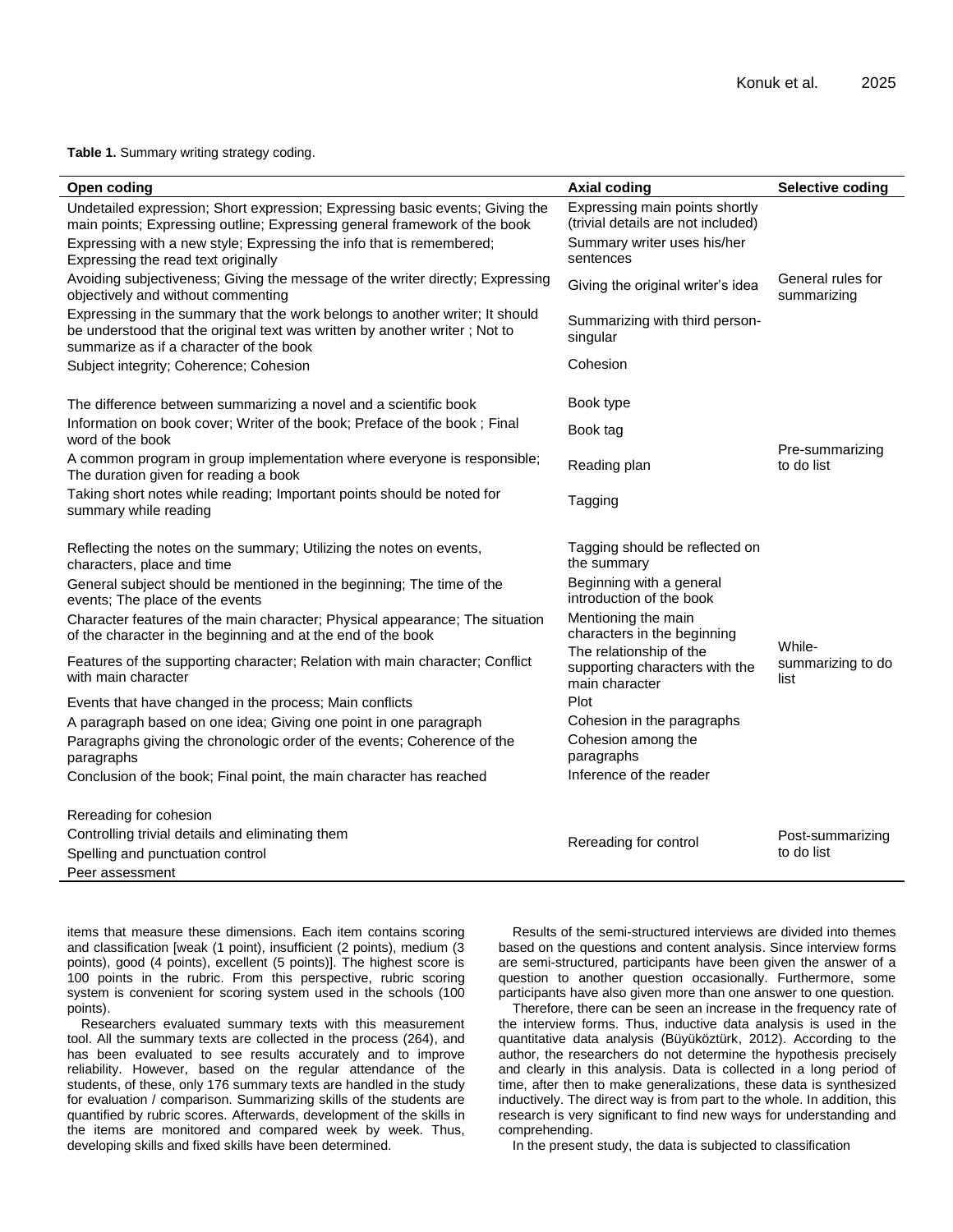according to their similarities and differences. Then the data is coded and categorized and these codes, according to the frequency levels are combined under the themes describing them best. The data are then, interpreted. The data collected from inclass observations are analyzed descriptively.

# **FINDINGS**

In this section, book summary writing strategy which has been based on in-class implementations and literature review has been given.

# **Theory: Book summary writing strategy (Bsws)**

1. General rules:

a. The summary should consist of our own words.

b. The message of the original text should be given in the summary text.

c. The summaries should be written in third-person singular.

d. The summary length depends on the length of the book but the trivial details or unnecessary information should not be given in the summary text.

e. The tense suffixes should be used to ensure the cohesion between sentences and paragraphs.

# **Pre-summarizing stage**

a. The type of the book should be determined before the book is read. For example, the conflict between the characters and events are important in narrative books whereas in the informative books, ideas and their influences are important.

b. The clues for providing information about the content of the book, cover of the book, the author, translation, publication date, edition number, should be collected.

c. Book reading schedule should be determined. The duration for reading the book must be equal for all the students. When reading is finished, before students have not forgotten the topic, summary should be written immediately.

d. While reading the book, the important points should be tagged.

# **While-summarizing stage**

a. While writing the summary students should benefit from tagging that they wrote while reading the book.

b. The first sentence of the summary should be giving a general information of the book, location and time should also be given in the introduction.

c. In the begining part of the book summary main characters should be mentioned. Moreover, characteristic features, physical appearance, first situation and last situation should be mentioned.

d. From the second paragraph, supporting characters should be mentioned. Features of the supporting characters first and last situations, relationship with the main character, conflicts with the main character should be explained.

e. In the body paragraphs the events which are caused by the main caharacters should be explained. Moreover, changing events and elements of conflicts should be mentioned. In this part, for coherence "suddenly, contrary, oppositely, whenever" conjunctions can be used.

f. Every paragraph should include on opininon. It should be formed around this idea without giving trivial details. In the summary text for providing cohesion, statements like "This part is written on that subject" should not be used.

g. While summarizing a book including many chapters, for every part one summary paragraph should be written. For example, while summarizing a book including 9 chapters, 9 paragraphs should be written.

h. The paragraphs created for the summary should be reread sequentially and evaluated at the end. After the evaluation, the paragraphs including the same ideas can be connected to each other by adding a transition sentence.

i. In the conclusion paragraph, how the book has finished should be stated and an inference should be made.

4. Post-summarizing Stage

a. The summary should be read to check the cohesion and integrity of the paragraphs.

b. In the summary text, if sentences includes trivial details and unnecessary information they should be removed; if there are missing sentences, they should be added.

c. In the summary text, style, grammar, punctuation marks should be checked, if necessary, they should be corrected.

d. If possible, summaries should be read by a peer and peer-assessment can be made.

1. Findings from the rubric and semi-structured interview forms are handled in this section.

# **Findings on book summary writing skill**

The findings obtained from the rubrics have been evaluated in four sub-headings, including tagging, content, style and format. Each book summary collected from students are given in the tables comparatively.

# **The items on tagging**

According to the Table 2, each sub-items of tagging skill have been improved regularly from the first to the fourth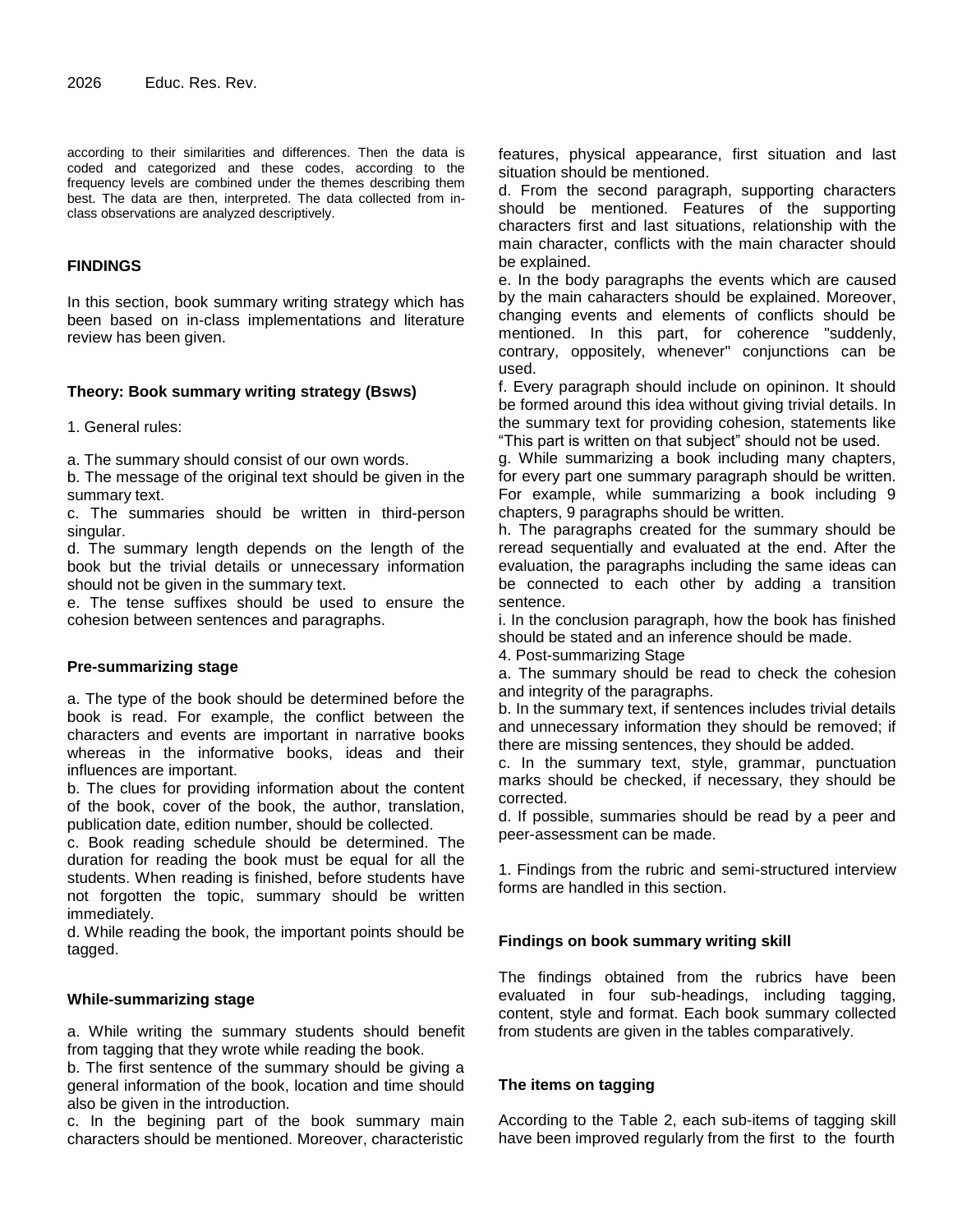|                                        | 1. Summaries | 2. Summaries | 3. Summaries | 4. Summaries |
|----------------------------------------|--------------|--------------|--------------|--------------|
| Items                                  |              |              |              |              |
| The length of the tags is convenient   | 1.04         | 2.21         | 3.80         | 477          |
| Main conflicts are given in the tags   | 0.88         | 2.23         | 4.02         | 468          |
| Tags are in the form of word or phrase | 0.93         | 1.62         | 3.77         | 463          |

**Table 2.** Items on tagging.

book summary implementation. While the average rate on the first item of the book summary is  $\bar{x}$ 1.04, the rate of the fourth one is  $\bar{x}$ 4.77. Second item's rate is also increased from  $\bar{x}0.88$  to  $\bar{x}4.68$  and third item's rate is increased from  $\bar{x}0.93$  to  $\bar{x}4.63$ . According to that, it can be said that they have learned regarding the length of the tags, use keywords, restrict content in tags. When the book summaries are compared weekly, the weakest items are the second item  $(\bar{x}0.88)$  in the first summary, the third item in second ( $\bar{x}$ 1.62), third ( $\bar{x}$ 3.77) and fourth  $({\overline{x}}4.63)$  summary.

# **Items on content**

According to the Table 3, while an increase in all of the items regarding with the content seen, this increase is very clear, especially in the second item. While the success of the fifth item is  $\bar{x}$ 2.38 in the first book summary, it is  $\bar{x}5$  in the fourth book summary. The success of the third item is increased from  $\bar{x}$ 2.13 in the first book summary to  $\bar{x}$ 4.65 in the fourth book summary. When the success of the items is compared weekly, the weakest items are fourth item  $(\bar{x}2.06)$ ; in the first summary, third item ( $\overline{x}3.37$ ) and fourth item ( $\overline{x}3.31$ ) in the second summary, third item  $(\bar{x}4.06)$  in the third summary, fourth item in the fourth summary.

# **Items on style**

According to the Table 4, there is a regular increase in all of the items but the maximum increase  $(\bar{x}1.68)$  is in the sixth item. When the success in the items is compared weekly, the weakest one is the sixth item  $(\bar{x}2.70)$  in the first summary, the first item  $(\bar{x}3,89)$  in the second summary, the sixth item  $(\bar{x}4.11)$  in the third summary and the sixth item  $(\bar{x}4.38)$  in the fourth summary.

# **Items on form**

According to the Table 5, the biggest increase is in the first item. While this rate is  $\bar{x}$ 3.20 in the first summary, it is 4.77 in the fourth summary. When the success in the items is compared weekly, the weakest one is the third item  $(\bar{x}3.11)$  in the first,  $(\bar{x}3.56)$  second,  $(\bar{x}3.95)$  third, and  $(\bar{x}4.04)$  fourth summary.

# **Findings of student opinions**

During the education of the BSWS, four individual semistructured interview forms have been applied to the students after each summary writing implementation to increase the intelligibility of the theory, test the feasibility and identify problematic items. The summarizing duration of the students, number of paragraphs and words they used in the summaries and rubric score is compared weekly and presented in Table 6. According to the Table 6, a significant relationship can not be seen between the duration and the number of words and paragraphs. The question "Do you like your book?" has been asked to the students in the 1, 2, 3 and 4 semi-structured interview forms. The following table shows the findings on this question.

According to the Table 7, the least appreciated book is the third book "The White Steamship" and the most admired book is the first book "The Miserables". Some questions about tagging have been asked to the students in the semi-structured interviews forms. These are: "Did you tag before you start writing your summary?" in the first form, "What challenges have you experienced while tagging?", "Do you observe development on your tagging? If yes, what are they?" in the second and third form. The following table shows the findings on these questions.

According to the Table 8, before the BSWS education is given, most of the students did not tag while summarizing. Beside this, when the points that students have some difficulties while tagging are similar both in the second and third book summaries, but in the third book summary students have difficulties in tagging by omitting the key words. This is remarkable about tagging since it increases the awareness of the students.

According to the Table 9, in three of the book summary implementations, it can be seen that students have given the same answers about the points they have difficulty while summarizing. In the table, the most remarkable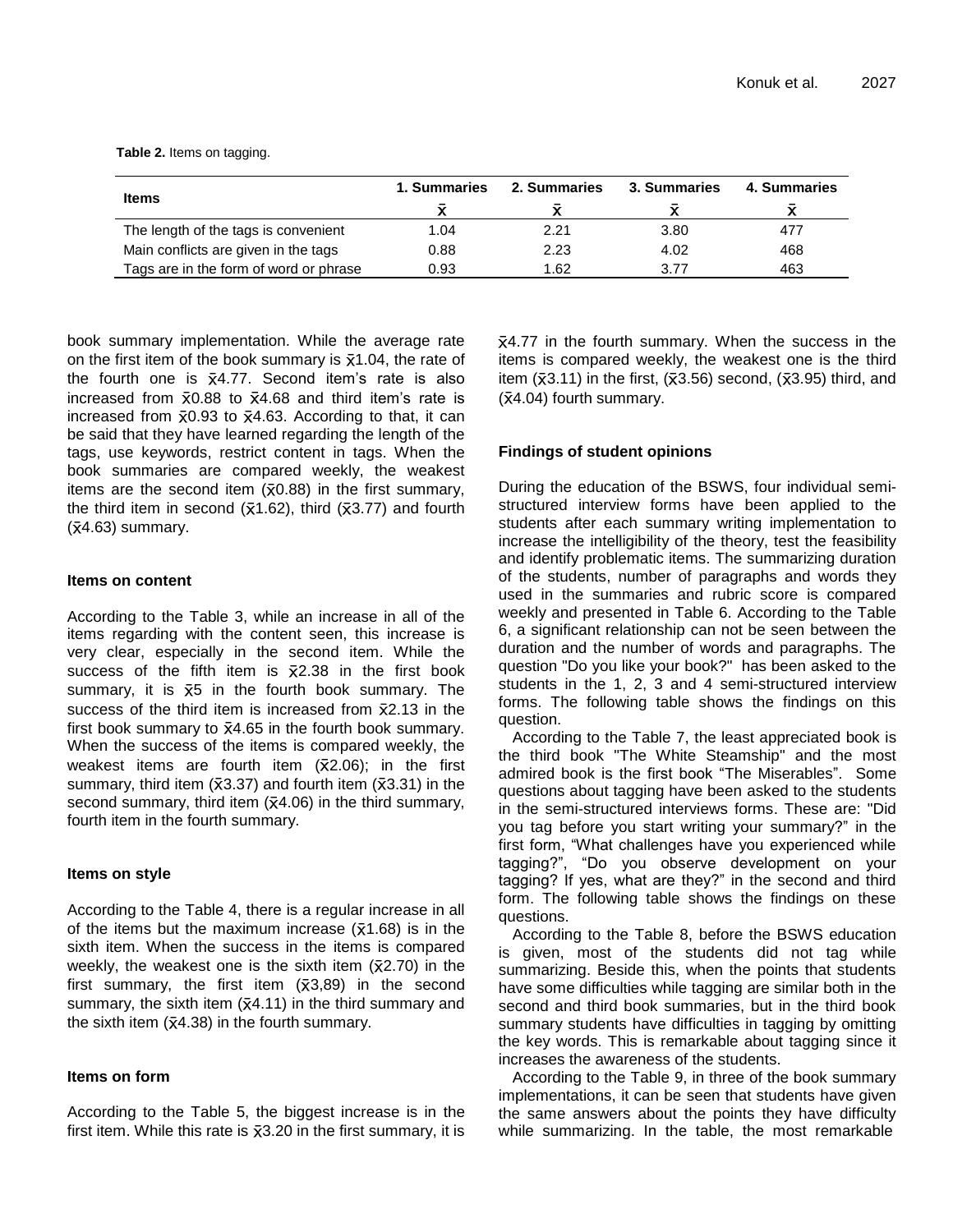# **Table 3.** Items on content.

|                                                                                   | 1. Summaries | 2. Summaries | 3. Summaries | 4. Summaries       |
|-----------------------------------------------------------------------------------|--------------|--------------|--------------|--------------------|
| <b>Items</b>                                                                      | Χ.           | x            | $\bar{x}$    | $\bar{\mathbf{x}}$ |
| Short information is given<br>about the book in the<br>introduction of summary    | 2.65         | 3.38         | 4.58         | 4.81               |
| The information about the main<br>characters is given in the<br>summary text      | 2.93         | 4.23         | 4.72         | 4.84               |
| The information about the<br>supporting character is given in<br>the summary text | 2.13         | 3.37         | 4.06         | 4.65               |
| The information about duration<br>is given in the summary text                    | 2.06         | 3.31         | 4.88         | 4.38               |
| The information about the<br>place is given in the summary<br>text                | 2.38         | 4.84         | 4.93         | 5                  |
| The plot is compatible with the<br>book                                           | 3.04         | 3.89         | 4.22         | 4.90               |
| The main conflicts affecting<br>novel fiction is given in the<br>summary text     | 2.90         | 3.57         | 4.11         | 4.88               |
| The solution of the book's<br>problem is stated in a<br>conclusion sentence.      | 2.97         | 4.17         | 4.31         | 4.81               |

**Table 4.** Items on style.

| <b>Items</b>                                                                 | 1. Summaries<br>Χ. | 2. Summaries<br>Χ. | 3. Summaries<br>Χ. | 4. Summaries<br>Χ. |
|------------------------------------------------------------------------------|--------------------|--------------------|--------------------|--------------------|
| The summary text is clear and<br>fluent                                      | 3.56               | 3.89               | 4.22               | 4.95               |
| The tense suffixes are used<br>compatibly                                    | 3.93               | 4.28               | 4.52               | 4.81               |
| The summary text has been<br>written by the reader's own<br>sentences        | 4.25               | 4.86               | 4.88               | 5                  |
| The students used third-person<br>singular in their summaries                | 4.29               | 4.78               | 4.90               | 5                  |
| The message of the original<br>text is given in the summary<br>text.         | 4.09               | 4,68               | 4,79               | 4,95               |
| The details or unnecessary<br>information isn't given in the<br>summary text | 2.70               | 4.07               | 4.11               | 4.38               |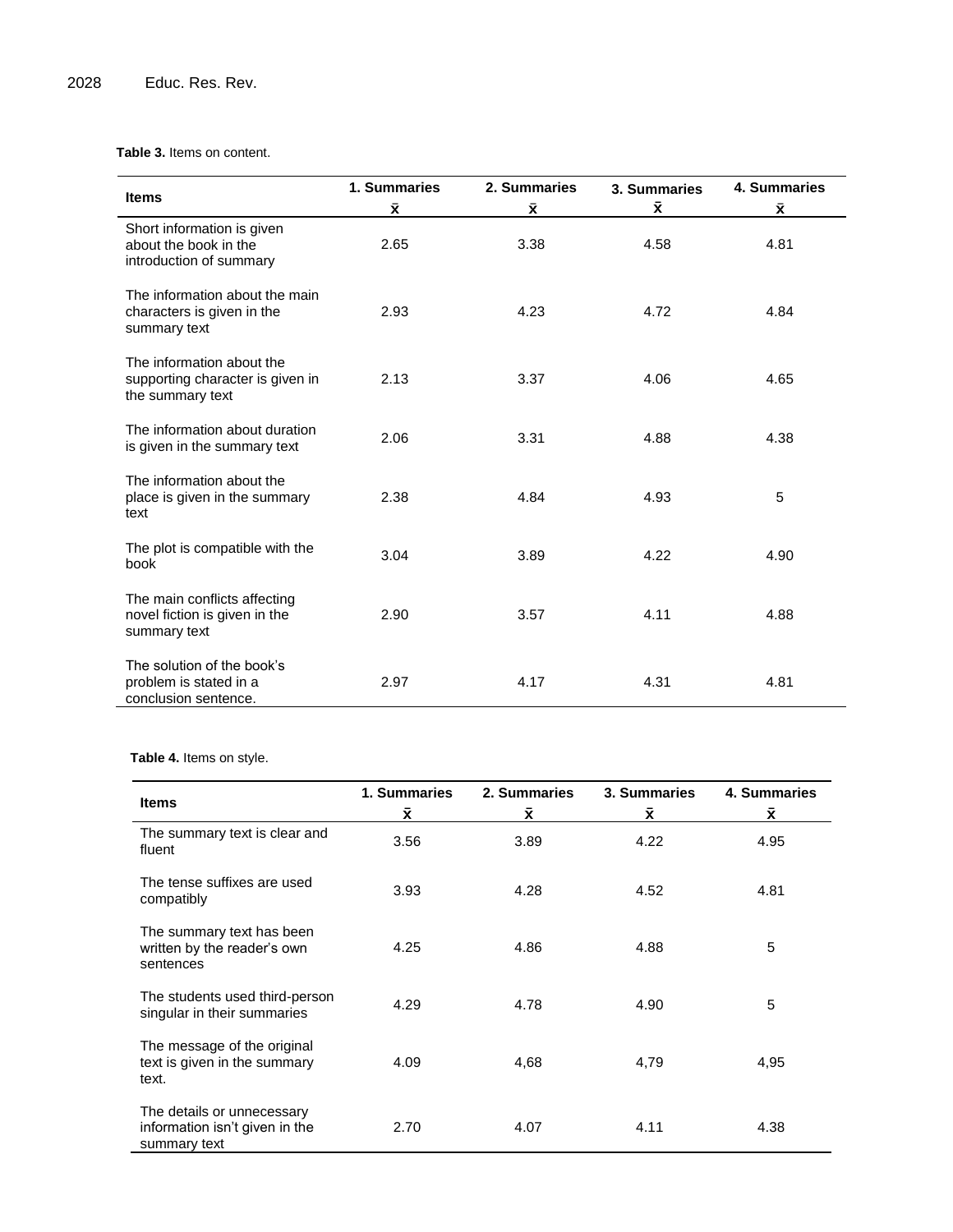# **Table 5.** Items on form.

| <b>Item</b>                                 | <b>1. Summaries</b> | 2. Summaries | 3. Summaries | 4. Summaries |
|---------------------------------------------|---------------------|--------------|--------------|--------------|
| Spelling and punctuation are used correctly | 3.20                | 4.10         | 4.22         | 4.77         |
| There is no incoherency                     | 3.18                | 3.97         | 4.13         | 4.56         |
| The order of paper is regarded              | 3.11                | 3.56         | 3.95         | 4.04         |

**Table 6.** The summary writing skill average rates.

| <b>Item</b>              | 1. Summaries<br>v | 2. Summaries | 3. Summaries | 4. Summaries |
|--------------------------|-------------------|--------------|--------------|--------------|
| The duration             | 61.65             | 44.95        | 61.88        | 63.53        |
| The number of paragraphs | 7.5               | 5.7          | 9.20         | 7.8          |
| The number of words      | 539.38            | 411.04       | 616.71       | 537.52       |
| Rubric score             | 55.13             | 75.04        | 86.88        | 94.71        |

**Table 7**. Findings about the approval rates of the students.

| Do you like your book?                      | 1. Book (%) | 2. Book (%) | 3. Book (%) | 4. Book (%) |
|---------------------------------------------|-------------|-------------|-------------|-------------|
| Approval rates of the<br>students who liked | 93.44       | 89.04       | 71.92       | 87.67       |

# **Table 8.** The findings on tagging.

|                                                                             | 1. Summaries        | 2. Summaries                                                                                                                                                                                                                | <b>3. Summaries</b>                                                                                                                                                                                      |
|-----------------------------------------------------------------------------|---------------------|-----------------------------------------------------------------------------------------------------------------------------------------------------------------------------------------------------------------------------|----------------------------------------------------------------------------------------------------------------------------------------------------------------------------------------------------------|
| <b>Tagging</b>                                                              | Χī                  | Χ.                                                                                                                                                                                                                          | Χī                                                                                                                                                                                                       |
| Did you tag before you write<br>your summary?                               | No tagging (68.18%) |                                                                                                                                                                                                                             |                                                                                                                                                                                                          |
| What challenges have you<br>experienced while tagging?                      |                     | Analyzing important and<br>unimportant information<br>$(31.81\%)$ ; Tagging in the<br>same order of the events as<br>in the original book (11.36%)                                                                          | Analyzing important and<br>unimportant information (34.09%);<br>Tagging in the same order of the<br>events as in the original book<br>(20.45%); Tagging by using key<br>words (11.36%)                   |
| Do you observe<br>development on your<br>tagging? If yes, what are<br>they? |                     | Number of people who didn't<br>make tagging in the second<br>week (12.32%); Tagging<br>easier (13,69%); Tagging<br>shorter and clearer (8.21%);<br>People who think that<br>tagging is not required in the<br>novel (6.84%) | Coding important information<br>(7.01%); Tagging shorter and<br>clearer (15.78%); Tagging by<br>using key words (10.52%); People<br>who don't make any explanation<br>after the answer of "yes" (57.89%) |

point is the variability of the student opinions on tense suffixes. BSWS is updated with the help of these and a

change is observed on students after updating. However, the problem of writing introduction sentence could be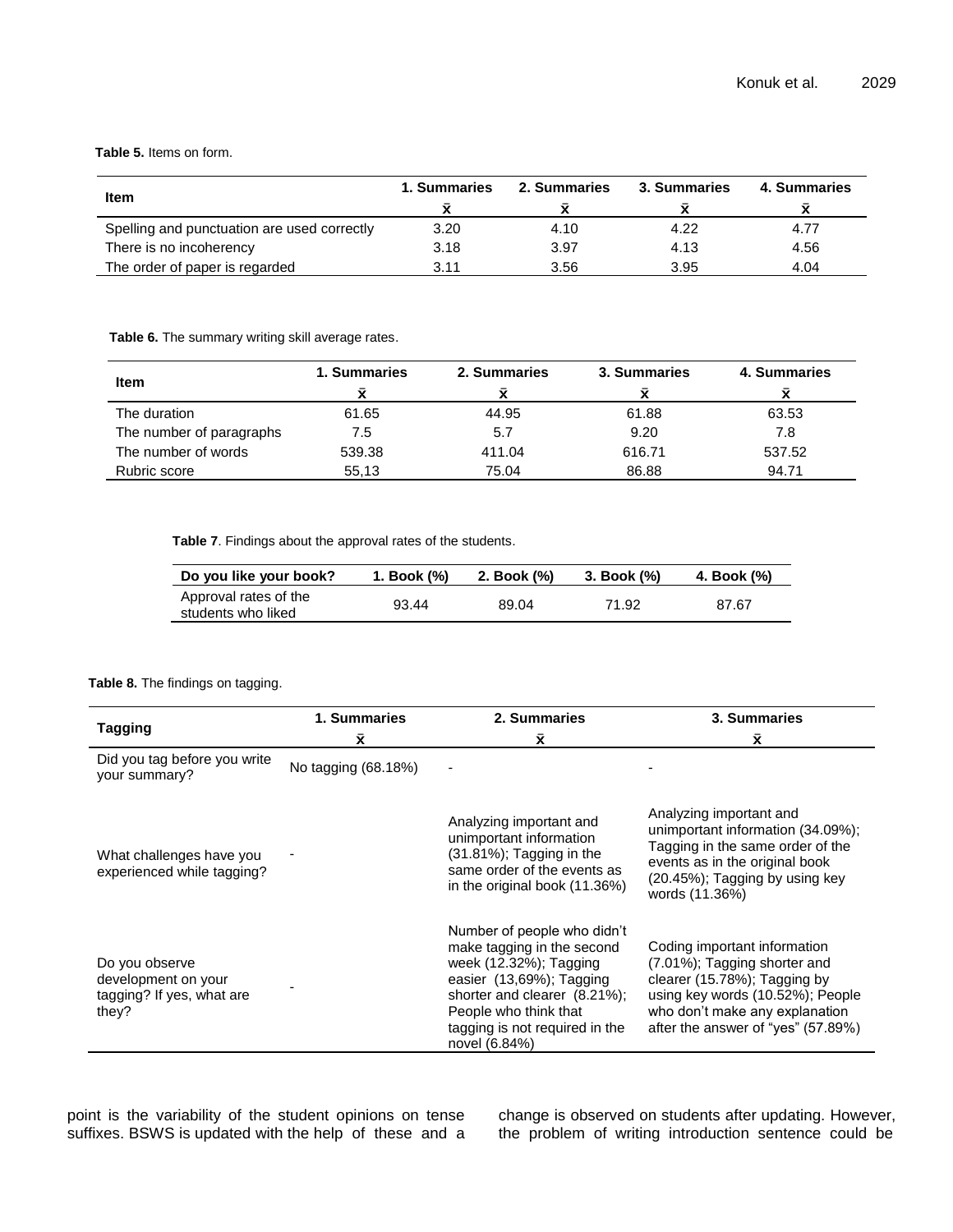| Variable                                                            | 1. Summaries                                                  | 2. Summaries                                | 3. Summaries                            |
|---------------------------------------------------------------------|---------------------------------------------------------------|---------------------------------------------|-----------------------------------------|
|                                                                     | Regarding the plot (40,90%)                                   | Regarding the plot (22,72%)                 | Regarding the plot (15,90%)             |
|                                                                     | Using tense suffixes (11,36%)                                 | Using tense suffixes (25%)                  | Using tense suffixes (4,54%)            |
| Do you have                                                         | Eliminating trivial details (25%)                             | Eliminating trivial details<br>(18, 18%)    | Eliminating trivial details<br>(20,45%) |
| difficulty in writing<br>summary, if you<br>have what are<br>those? | Writing an introduction sentence<br>$(6,81\%)$                | Writing an introduction<br>sentence (4,54%) |                                         |
|                                                                     | Remembering the names of the<br>characters and place (22,72%) | Tagging $(6,81%)$                           | Tagging (4,54%)                         |
|                                                                     | 93,44% while writing summary                                  | 95,89% while writing<br>summary             | 68,42% while writing<br>summary         |

**Table 9.** Findings on the diffculty of summary writing.

overcomed in the following weeks. In the 2nd, 3rd and 4th interview forms, students are asked "Do you think that there is a mistake or something missing in the BSWS education?" and "When you become a teacher will you practice the things you have learnt?"

According to the Table 10, in the second implementation of the BSWS education, 36.98% of students states that there is no missing points; this rate is 82.2% in the fourth implementation. Before the second book summary implementation, students are given information on how to tag. Consequently, as can be seen on Table 10, in the third implementation 12.18% of the students remarks that they have diffuculty in tagging but in the fourth week, it is significant that they have reported tagging as one of the exercises they like most. When students are asked that "When they become a teacher, will you practice the things you have learnt?" 92,27% said "yes", this shows that this education can be thought to be useful.

According to the Table 11, while 81.81% of the students remark that they write better summaries when compared with the first implementation, in the fourth application, this rate becomes 91.64%. On the other hand, most of the students state that writing summary is beneficial and this rate is 96.72% in the first interview form, it is 100% in the second interview form. The question which is asked to the students to learn in which parts BSWS education was beneficial for themselves is answered as writing in a planned way (38.35%) in the second interview form, and writing a better summary (92.64%) in the fourth interview form.

# **DISCUSSION**

In the scope of the research, a book summary writing strategy and a rubric for evaluating summaries have been developed by the researchers. According to Goulding (1999), grounded theory method that has been used in this study, is used when there is so much information on a case and in a need to add new information to the present information (Kaya, 2014).

In the process of using grounded theory in this study, the instructor guided students properly. In this process, students" confidence to the lecture decreased occasionally. Because while developing this theory students construct the knowledge. In this constructing process, knowledge is reviewed, tested and evaluated according to students" feedbacks and either modified or removed. Students are active and decision-maker during all the process. Moriarty (2011) states that grounded theory is advantegous since it aims to produce information from the data itself instead of using the available hypotheses, providing new information on the subject that has been researched and also it is useful in terms of flexibility of data collection tools (Kaya, 2014).

After implementing the strategy, it is determined that the average achievement of the students' book summary writing skill has increased gradually. According to this, (from assessment tool) they increased their succes with the rates of  $\overline{x}$ 55.13 for the first week,  $\overline{x}$ 75.04 for the second week,  $\bar{x}86.88$  for the third week,  $\bar{x}94.71$  for the fourth week.

When the duration of writing their summaries is observed, the average is for Les Miserables (180 pages), Of Mice and Men (128 pages), The White Steamship (186 pages), and The Alien (214 pages) which has the largest number of pages are respectively  $\bar{x}61.65$ ,  $\bar{x}44.95$ ,  $\overline{x}$ 61.88 and  $\overline{x}$ 63.53 min. Accordingly, there is no meaningful relation between the period for students to write summary and the number of pages.

In the first book, the rate of the students who eliminate trivial details is the least successfull item  $(\bar{x}2.70)$ . Even though this rate shows increase upwards in the following weeks, it came forward (in the meeting form) as the most challenging material for students as the last one of the questions were asked to the students again in 3 different weeks (20.45%).

This result is compatible with the findings of Wichadee (2013) and Garner (1984). According to these writers, since students can not distinguish whether the information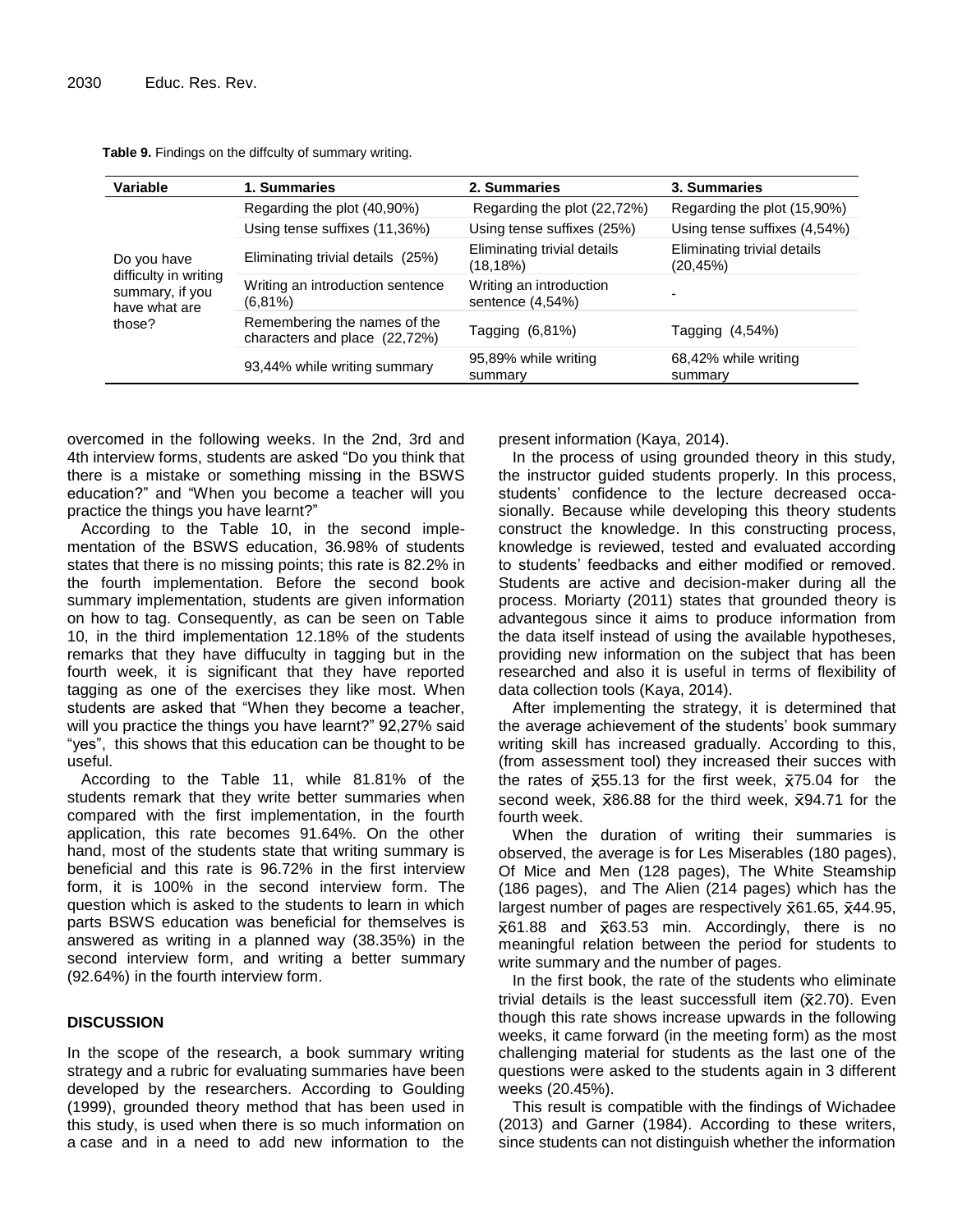**Table 10.** Findings on the BSWS education.

| <b>Variable</b>                                                                           | 2. Interview form                                                                                                                                                         | 3. Interview form                                                                                                                                                   | 4. Interview form                                                                                                                                 |
|-------------------------------------------------------------------------------------------|---------------------------------------------------------------------------------------------------------------------------------------------------------------------------|---------------------------------------------------------------------------------------------------------------------------------------------------------------------|---------------------------------------------------------------------------------------------------------------------------------------------------|
| Do you think that there<br>is a mistake or<br>something missing in<br>the BSWS education? | There is no mistake (36,98%)<br>1. Uncertainty in using tense<br>suffixes (13.69%)<br>2. Not personal feedback<br>(12.32%)<br>3. Not dwelling on the main<br>idea (5.47%) | There is no mistake (70.17%)<br>1. Practicing in a lesson time<br>$(8.77\%)$<br>2. Tagging obligation (12.28%)<br>3. Not giving feedback<br>simultaneously (14.03%) | There is no mistake (82.2%)<br>1. Practicing in a lesson time<br>(5.47%)<br>2. Tagging obligation (4.10%)                                         |
| What do you like the<br>most in BSWS<br>education?                                        |                                                                                                                                                                           |                                                                                                                                                                     | 1. Giving feedback (34.09%)<br>2. Making application (6.81%)<br>3. Learning how to tag (29.54%)<br>4. Reading four different books<br>$(11.36\%)$ |
| When you become a<br>teacher, will you<br>practice the things you<br>have learnt?         |                                                                                                                                                                           |                                                                                                                                                                     | 1. Yes, I will. (97.27%).                                                                                                                         |

**Table 11.** Findings on the BSWS education ımplementation process.

| <b>Variable</b>                                 | 1. Book Summary                      | 2. Book Summary                                        | 4. Book Summary                                        |
|-------------------------------------------------|--------------------------------------|--------------------------------------------------------|--------------------------------------------------------|
|                                                 |                                      | 1. Writing summary convenient to the<br>plot (6.81%)   |                                                        |
|                                                 |                                      | 2. Eliminating trivial details (4.54%)                 |                                                        |
| What are the differences<br>between the summary |                                      | 3. Writing summary in a less time<br>$(9,09\%)$        |                                                        |
| you write first time and<br>second time?        |                                      | 4. Writing a planned summary (6.81%)                   |                                                        |
|                                                 |                                      | 5. Writing a better summary than before<br>$(81.81\%)$ |                                                        |
|                                                 |                                      | 6. Tagging (18.18%)                                    |                                                        |
|                                                 | 1.96.72% of the students             |                                                        |                                                        |
|                                                 | think that it is useful              | 1.100% of the students think that it is<br>useful      |                                                        |
| Do you think that writing                       | 2. Retaining information<br>(22.95%) | 2. Writing introductory, body and                      |                                                        |
| summary is useful, if yes,                      | 3. Help to comprehend the            | conclusion parts (6.84%)                               |                                                        |
| in what ways it is useful?                      | book (11.47%)                        | 3. Regarding the plot (16.43%)                         |                                                        |
|                                                 | 4. Improving memory<br>(16.39%)      | 4. Writing a planned summary (12.32%)                  |                                                        |
|                                                 |                                      |                                                        | 1. Writing a better<br>summary than before<br>(91.64%) |
| What are the changes in                         |                                      |                                                        | 2. Eliminating trivial details<br>(12.84%)             |
| your summary writing skill                      |                                      |                                                        | 3. Tagging (15.06%)                                    |
| before and after BSWS<br>education?             |                                      |                                                        | 4. Writing a shorter and<br>clear summary (4.10%)      |
|                                                 |                                      |                                                        | 5. Writing a planned<br>summary (4.10%)                |
| Did the BSWS education                          |                                      | 1. Writing a planned summary (38.35%)                  |                                                        |
| help you to write                               |                                      | 2. Eliminating trivial details (15.06%)                |                                                        |
| summary? If yes, how?                           |                                      | 3. Tagging (12.32%)                                    |                                                        |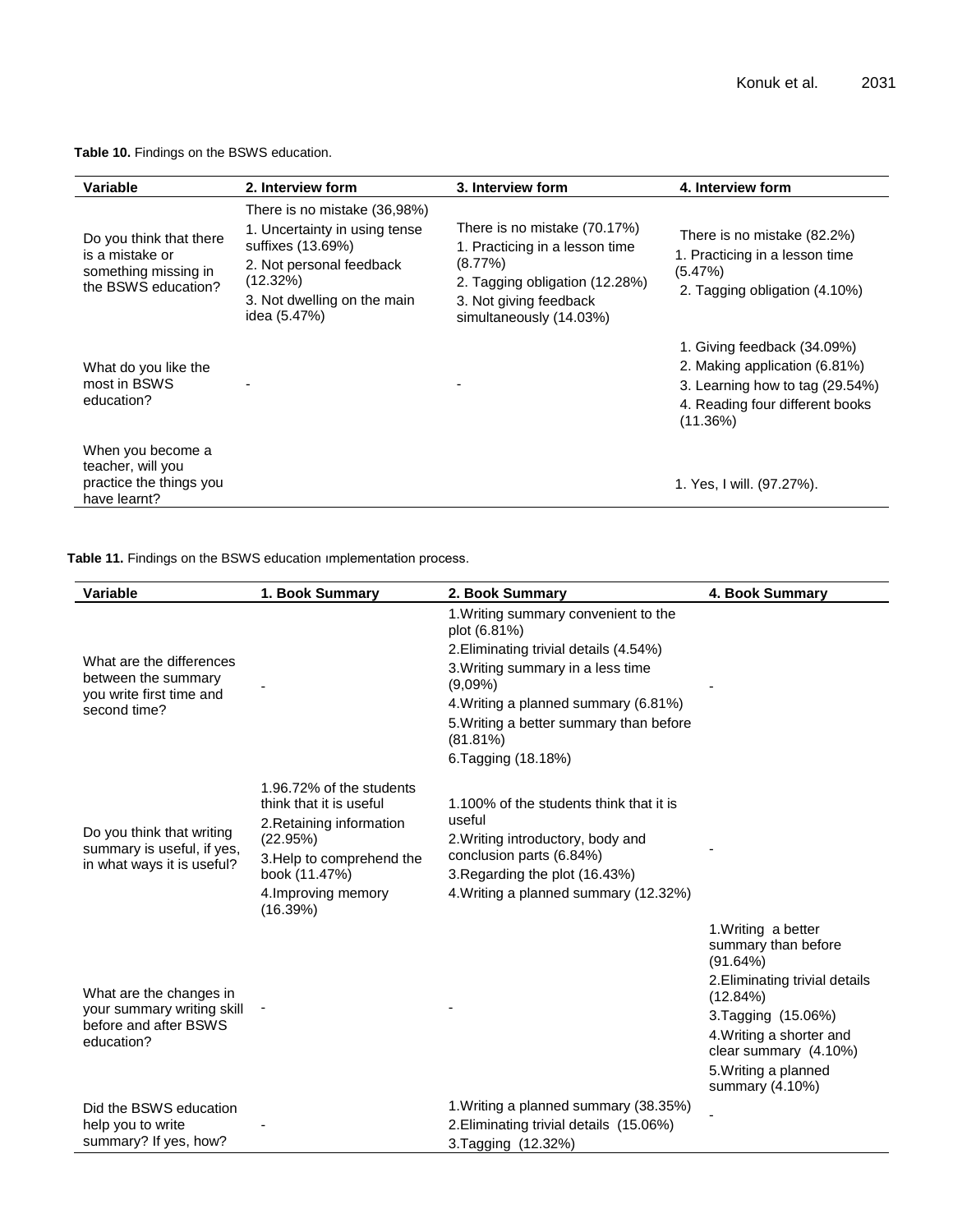is necessary or not and whether it needs to be in the summary or not, they explain that they can not write a good summary. 40.90% of the students remark that they had some difficulties in the first book summary and in "regarding the plot" while this rate shows a noticable decrease to the second book summary, they mention that this topic no longer in the third and fourth book summaries. Findings of the rubric supports that the averages of summaries which is related to this item are  $\overline{x}3.04$  for the first book summary,  $\overline{x}3.89$  for the second,  $\bar{x}$ 22 for the third, and  $\bar{x}$ 4.90 for the fourth one. This result shows that BSWS make students acquired "the skill of writing summary convenient to the plot"

When the findings obtained related to the points that students have some diffuculties while writing summary are evaluated, 11,36% of students remark that they had some difficulties in using consistent tense suffixes in the summaries which are written before the BSWS education is given. This rate increases to 25% after the education and with the last change store in the strategy and the third book summaries, this rate decreases to 4.54%. In the implementation of the last book summary, they do not mentioned this topic. In the rubric, when the findings which are related to the relevant item is observed, the first one is  $\bar{x}$ 3.93, the second one is  $\bar{x}$ 4.28, the third one is  $\bar{x}$ 4.52 and the fourth one is  $\bar{x}$ 4.81.

That condition results from the instruction given to the students in the BSWS education. Through literature, students are given instruction to use present tense in the first week. However, they could not manage to use those instructions in their book summaries. In the second book summary, this item is changed as using consistent tense suffixes. As a result, difficulty for tense suffixes is decreased, and achievement is increased for students.

When answers which students have given related to the condition of appreciation of books they gain to summarize in practice are evaluated, it is determined that the rubric did not overlap the findings. While a steady decrease is being observed by weeks in findings obtained from rubric, the condition of appreciation of the students for the book is said to be directly related to the achivement of the students for summarizing.

One of the remarkable points of the study is that students acquire the skill of summarizing completely. Accordingly, when the findings obtained from the rubric is observed, students are viewed to gain full grades in the point of "giving information about the location in summary, using third-person singular in the summaries, writing the summary with thier own sentences". In this context, after the BSWS education, students have gained those abilities. On the other side, of the 14 items from 17 rubric items, they are determined to get grade upon  $\bar{x}$ 4.50. According to that, after the BSWS education, students have gained three of the book summary writing skills and in many skills they have become in the practising level.

Throughout the strategy education, some items are removed from the rubric and some items are added to the strategy with the opinions of the students. For example, students have hesitated about how to finish the summary in the last paragraph. After this situation, instruction is given to students that they can finish the summary with a question to invite audience to read the book and to state how the problem in the book has been solved should be mentioned in the conclusion sentence (Lake, 2005). Since students could not have a consensus on finishing the summary with a question sentence, with their opinions this instruction is removed from the strategy. When the fourth book summary is observed, the rubric item "how the problem is solved is expressed in the result sentence' have a rate of  $({\overline{x}}4.81)$ . This rate shows that students have been successful in applying this instruction.

# **CONCLUSION**

In accordance with the student opinions and the development in the book summary writing skill, when BSWS education is applied in the classroom, it can provide students to gain the ability of writing a book summary. For evaluating summary texts, the rubric which is developed is also determined to be applied by research in the way of function. In BSWS, education is original in showing that students can summarize a book in a lesson time. In this context, with the help of BSWS education, students are determined to write better book summaries. The rates of the rubric of the last practice  $(\bar{x}94.7)$  also supports this idea.

# **Suggestions**

In the implementation process, it is determined that some students have come to the classroom by writing the summary that they obtained from the internet. To overcome that situation teachers should give a ready form to write the summary in the classroom.

When teachers make a summary writing study in the classroom, he or she should give a publishing firm to make students read the same book. If students are not informed, they may buy different presses of the same book they may have read the same book in different lengths. In the present study, "The Miserables" book have different presses from different publishing firms changing from 60 to 1715 pages. The researchers have selected and recommended one among them according to the study group. When teachers make a summarizing study in the classroom, they should determine a reading period of time. Moreover, they should prepare a reading calendar according to the level of the students and the density of the lesson.

The reading calendar can be prepared both by the